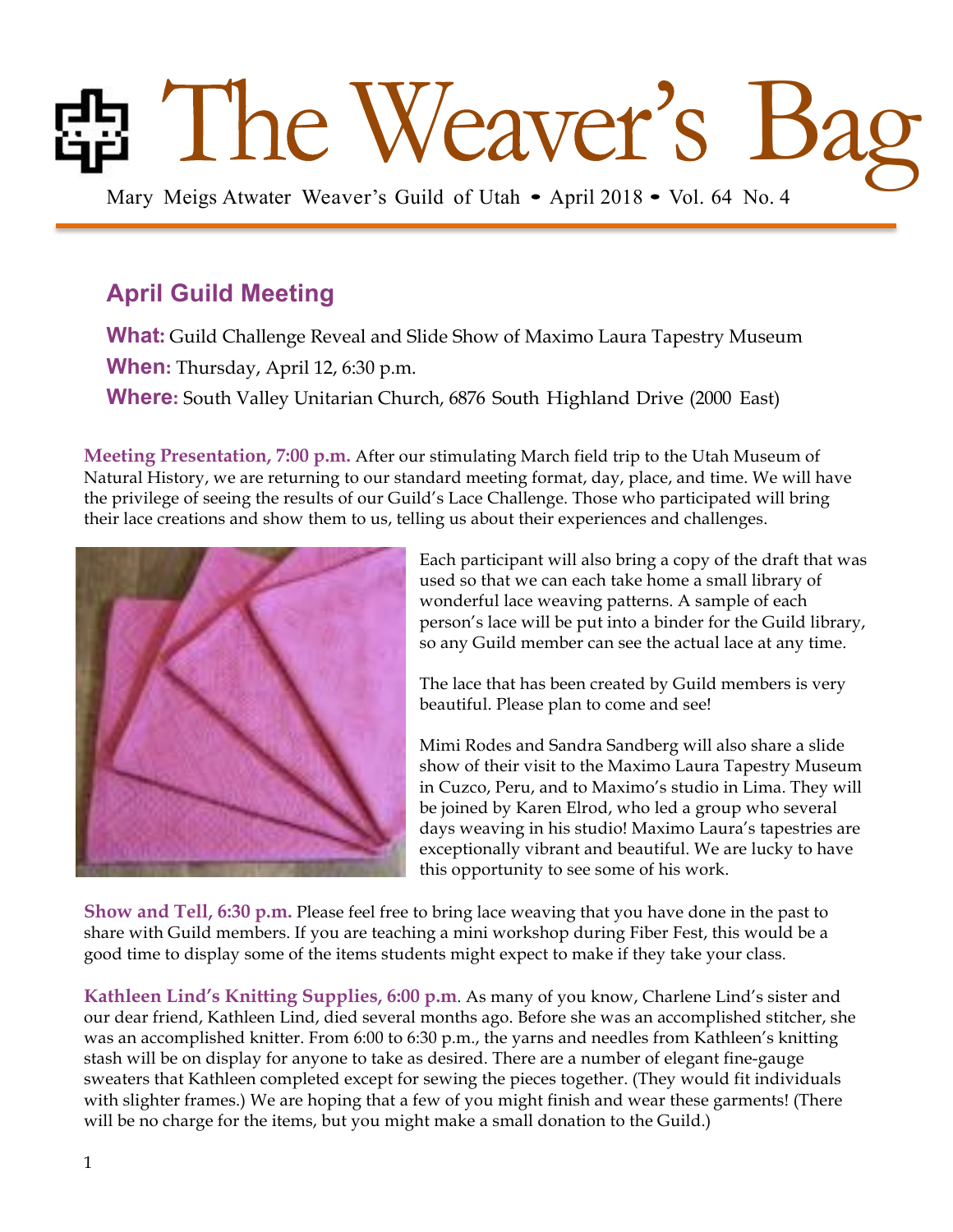## **President's Message**

I'm feeling very lucky these days. Several years ago a work colleague gave me a beautifully built Finnish loom that had belonged to her grandmother. No family members in Finland wanted the loom after the grandmother's death. So the loom was completely disassembled in Finland and shipped here, and I got it as a mysterious collection of sticks and loom parts. It would have truly been no use to anyone without the help of my wonderful Guild members.

Judie Eatough, Charlene Lind, ReNee Page, and Karna Petuskey did the first review of all the sticks and mysterious looking parts and helped me to figure out a basic outline for the loom. Then Deanna Baugh—loom figurer-outer extraordinaire—spent quite a few hours at my home putting all the pieces together and balancing the loom.

This wonderful counterbalance loom is easier for me to weave on than the standard jack loom, which is a great blessing after back surgery years ago. I love this loom very much.

I have recently completed a set of cottolin dishtowels on this wonderful loom (I will bring them to the April show and tell), and Deanna has returned several times to my home to add four more harnesses to my loom. When we first put it together, we assembled only four harnesses. The eight-harness loom is almost ready to use, and I already have a warp wound to put on it.

In her recent work on the loom, Deanna figured out that the loom has the capacity to be a 12-harness loom, although we don't think the original owner ever had the parts to add the last four harnesses. Soon I will take some bars from the loom to a woodworker and have the bars copied. Then I will truly have the loom of my dreams!

I'm so grateful for the Guild, for weaving, and for all of you! *Susan Hainsworth*

## **Save These Dates!**

The following programs have already been announced—and we hope that you won't miss one of them!

**May 2–4 Krokbragd Workshop with Tom Knisley!** The workshop is currently full, but be sure to let Mimi know if you want to be on the waiting list. We often have last minute dropouts as the workshop gets closer.

**May 4–5 Bi-Annual Fiber Festival.** Tom Knisley will be our key note speaker for both Friday night and Saturday morning. During this time he will give two presentations, one on his antique collection of American textiles and another on recycled antique Japanese textiles. Both presentations sound fascinating! There will be a variety of mini-workshops offered Saturday afternoon!

**June 16 Basket Weaving with Connie Denton.** Saturday workshop and potluck lunch, 9:00 a.m. to 3:00 or 4:00 p.m. We will be making a work basket! *Mimi Rodes*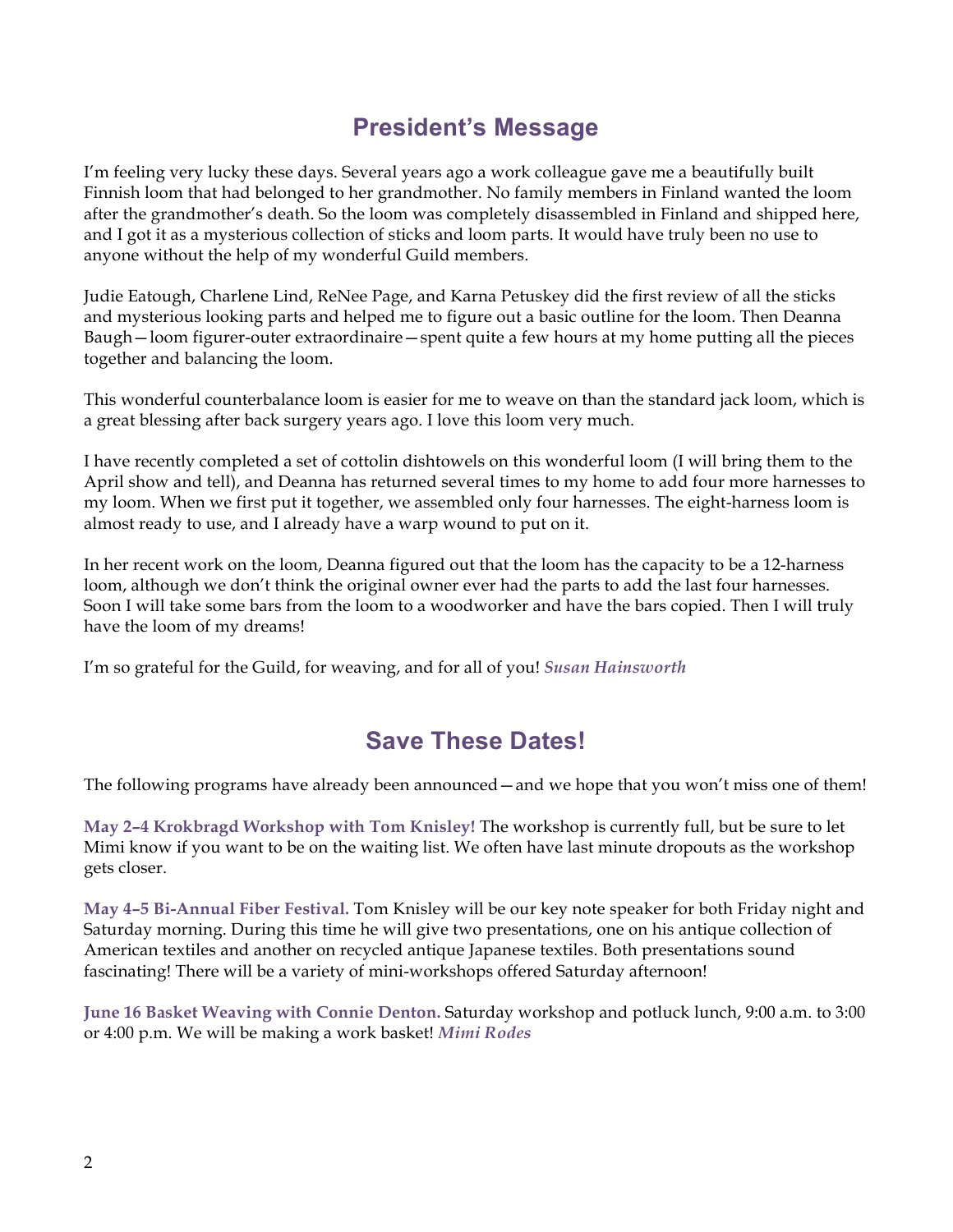## **Fiber Festival, with Tom Knisely**

*The early-bird registration fee for the Fiber Festival ends on April 12, the date of the April Guild meeting. The registration forms are on the Guild website. Please complete them and bring them to the meeting or send them to Karen Elrod.*

**Date: May 4-5, 2018 (Friday and Saturday)**

**Where: Utah Cultural Celebration Center 1355 West 3100 South West Valley City, UT 84119**

**Time: Friday evening and all day Saturday**

Tom Knisley will be our keynote speaker for both Friday night and Saturday morning. During this time, he will give two presentations—one on his antique collection of American textiles and another on recycled antique Japanese textiles. There will be a variety of mini-workshops offered Saturday afternoon!



# **Tom Knisely**

Tom Knisely has made his career from his interest and love of textiles from around the world. Tom has been studying, collecting, and teaching others about weaving and spinning for more than four decades, making him one of the most well-versed weaving instructors in North America. In addition to teaching, Tom weaves professionally and is a frequent contributor to *Handwoven* magazine. Voted *Handwoven's* Teacher of the Year, Tom is renowned among his students for his kindness, good humor, and "seemingly infinite knowledge on the subject of weaving."

His broad knowledge of textiles and textile equipment has brought him international recognition, and he is frequently asked to teach and lecture to groups all over.

Tom is the author of three books—*Weaving Rag Rugs*, *Weaving Baby Blankets,* and *Table Toppers* and a number of DVDs and individual projects available through Interweave (Beginning Weaving, Weave a Good Rug, The Loom Owner's Companion, etc.).

*Note:* **The Krogbragd workshop with Tom Knisely on May 2–4 is currently full, but if you are interested in being on the waiting list, please contact Mimi Rodes.**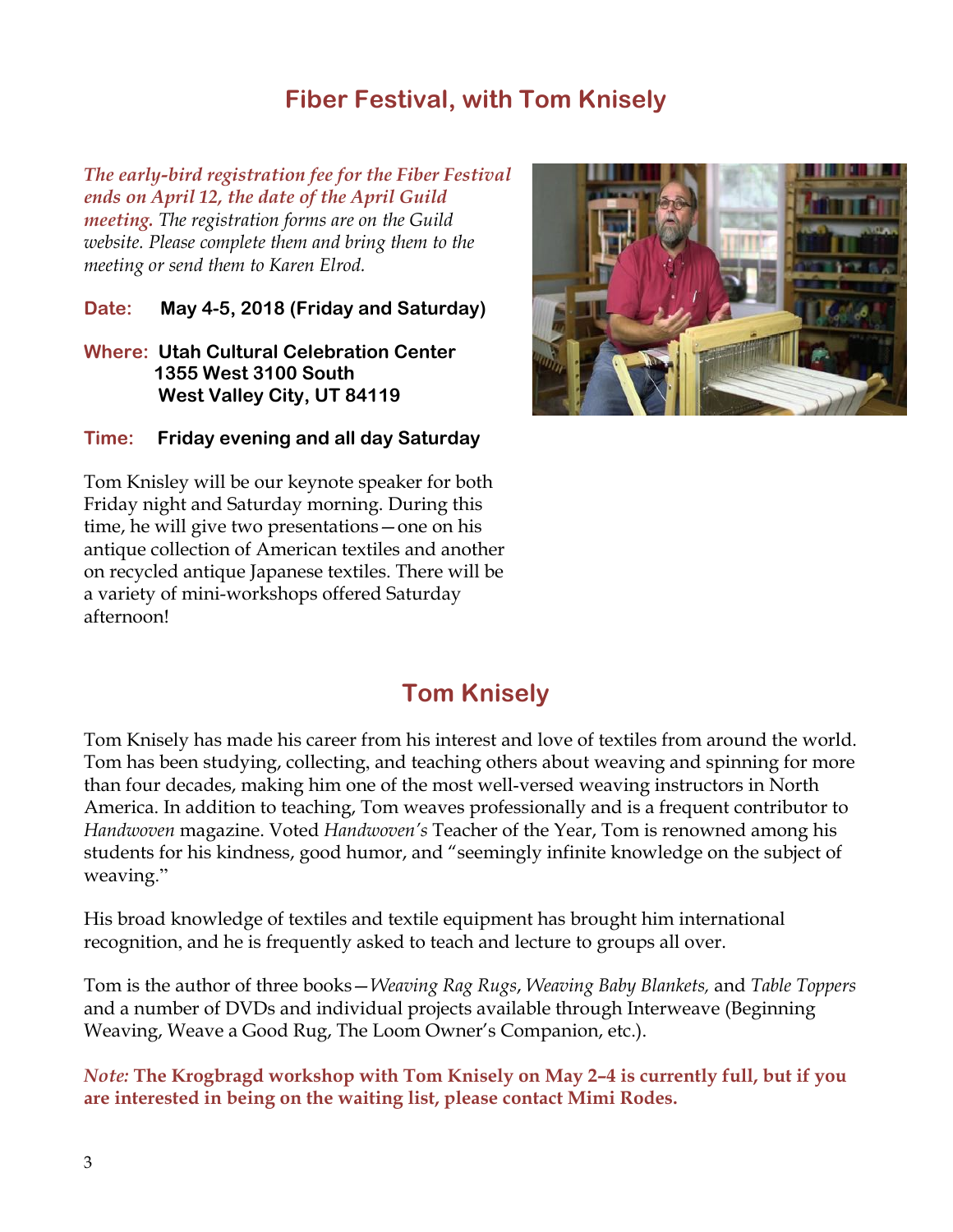# **Shake It Up—With These New Guild Library Books!**

The Shakers are a celibate, utopian, and nearly extinct American community who are probably most famous for their furniture and wooden boxes. The two books reviewed here offer to open up the world of Shaker textiles. I grew up in New England, I have fond memories of family trips to Hancock Shaker Village (Massachusetts), however I remember its circular stone barn much better than its textiles. Reading these books not only let me learn about the weaving of Shakers, and the importance of this activity to their culture and lifestyle, it also inspires me to weave rugs, and possibly learn to ply yarns.



## **Weaving Shaker Rugs. 2015.** *by* **Mary Elva Congleton Erf**

This exquisite book is a new acquisition for the MMAWG library. It features gorgeous photographs of genuine Shaker rugs, the author's rug analysis, and then her methods for producing faithful reproductions. This book's detailed instructions include dyeing to precisely match the original colors, and weaving to match even the sizes of the weft stripes. But whether you want to produce an exact reproduction of a Shaker rug or not, this book provides boat-loads of inspiration. It also suggests an intriguing idea: making a reproduction rug as a guild-wide project.

Shaker rugs are weft-faced and striped. Weft included both strips of wool fabric and wool yarns. To my eye, the most intriguing feature are weft stripes that look like messy and complex chevrons, interspersed between solid stripes. I needed to know how these patterns were woven!

Reading this book solved this chevron motif mystery, and makes me want to try it for myself. These figured motifs are developed from plying three different-colored yarns. The weaver first throws several shots of S-plied multi-color yarn, and follows this with an equal number of Z-plied shots. Though I once vowed to never spin, I am finding this so intriguing that I might be asking the guild's spinners for plying lessons.



I was also intrigued by the many ways the Shakers used woven bands (tape). For example, they used it for weaving chair seats, and also sewed along the edges of rugs to increase their longevity. Well-built and enduring objects were important to the Shakers. This is reflected in their Millenial Laws, a set of rules that governed most aspects of daily life. These laws, first established 1790, include doctrine, and also rules for everyday life, including celibacy. In regards to textiles, it specified colors that could be used, and includes the following instruction for stepping on the rugs on the stairs: "*when brethren and sisters go up and down stairs, they should not slip their feed on the carpet or* 

*floor but lift them up and set them down plumb, so as to not wear out the carpets or floors unnecessarily".* An alternative rug embellishment to protect its edges were applied braids.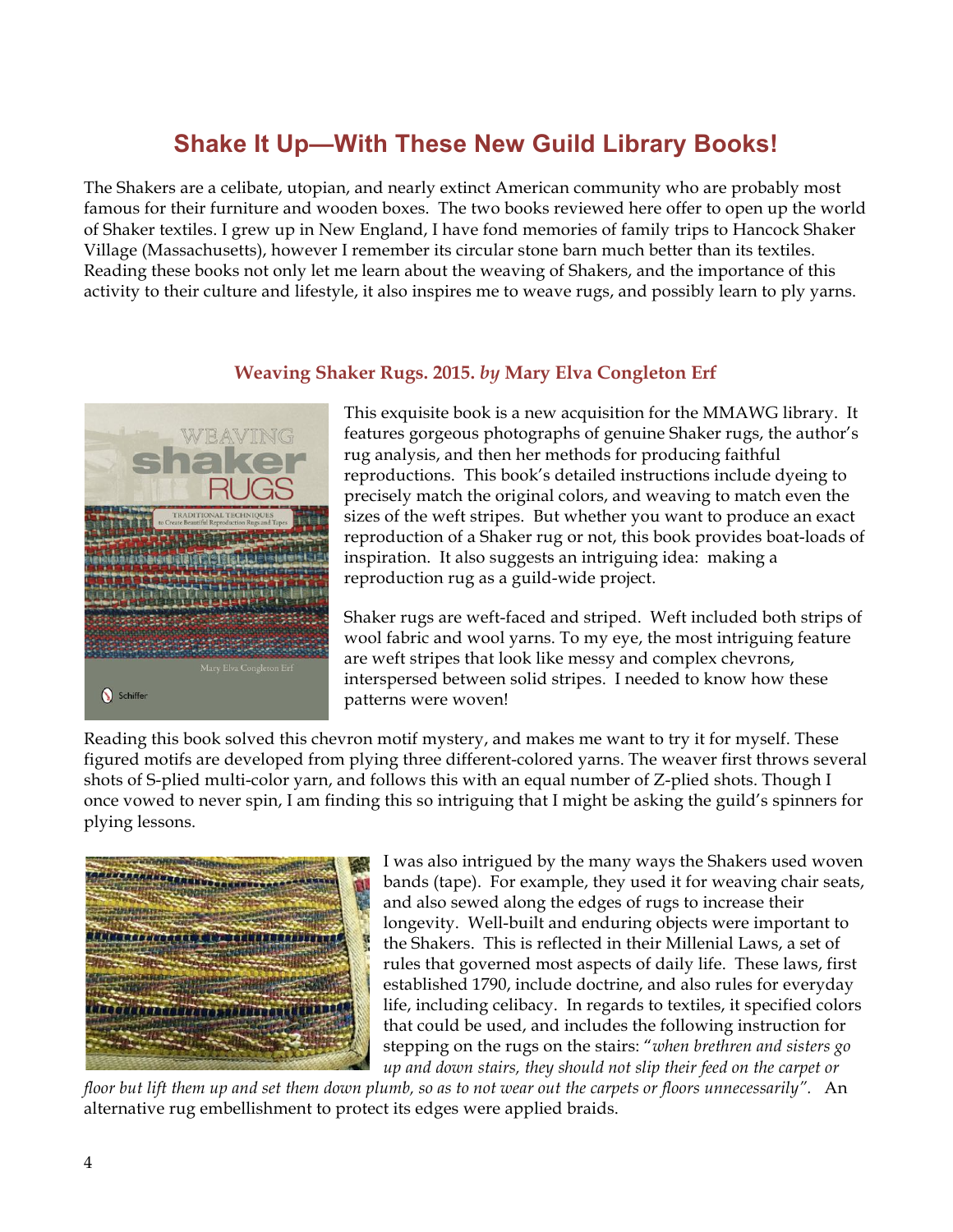In addition to this very specific information about weaving, this book provides fascinating glimpses into the lives of the Shakers, and the place of weaving in their everyday lives. The Shakers took copious notes, and weaving to produce simple and pleasing designs was a major activity, especially through the 1800s.

A few final thoughts on this book. It has a lovely spiral binding that opens flat, and the page layout is clean, clear, and easy to follow. The quality of the photos is superb, and both the endpaper and section dividers include reproductions of Shaker architectural drawings. This lovely book makes me want to find an earlier, but out of print, book by the same author (Shaker Towels for the 21st Century, 2005).

## **Shaker Textile Arts. 1980.** *by Beverly Gordon*

This fascinating book from the MMAWG library gives in-depth coverage of the Shakers, and all of their textiles. Its chapters focus on textile production (mostly spinning and weaving), household textiles, clothing and personal items, and fancy work. Although fancy items were specifically forbidden by the Millenial Laws, by the post-Civil War period, the Shakers were responding to changes in contemporary tastes, and started producing adorned objects (with bows, velvet, silk, and fringe). Nevertheless, these *fancy* objects, at their core, were still of a practical nature and included ornamented pin cushions and feather dusters from peacock tail feathers.

Of interest to me was that the use of wood (poplar) went beyond iconic shaker boxes, and included weaving with poplar strips using specialized looms (photo on page 217). Other textiles include knitted items, and hooked and shirred caterpillar rugs. As with the book reviewed above, textiles shown include woven rugs (many with plied yarn chevrons), and chair seats made from woven bands. Most of the photos are black and white, which are of good quality, and there is a small selection of color photos in the book's center.



Unlike *Weaving Shaker Rugs***,** *Shaker Textile Arts* is not a project book, nor written specifically for the weaver. Nevertheless, it provides is a fascinating look at the Shakers, and is the first book I've read that provides insight into how the Shaker community changed over time. It also includes many fascinating details. For example, did you know that it was the Shakers who first developed Permanent Press? Or that Shaker communities in Kentucky successfully raised silk moths, established facilities for making reeled silk, and wove silk scarves at 100 epi? Finally, I was amused at the author's interest in the Shaker's use of paper quills as bobbins. I am

sure I am not alone in making paper quills when needed, but never suspected anyone might inspect the paper I used! In this book, the author was fascinated by the paper scraps, and the fact that some were inscribed with shopping lists and others were seed packets. This made me wonder if perhaps we should be embedding secret messages in our paper quills.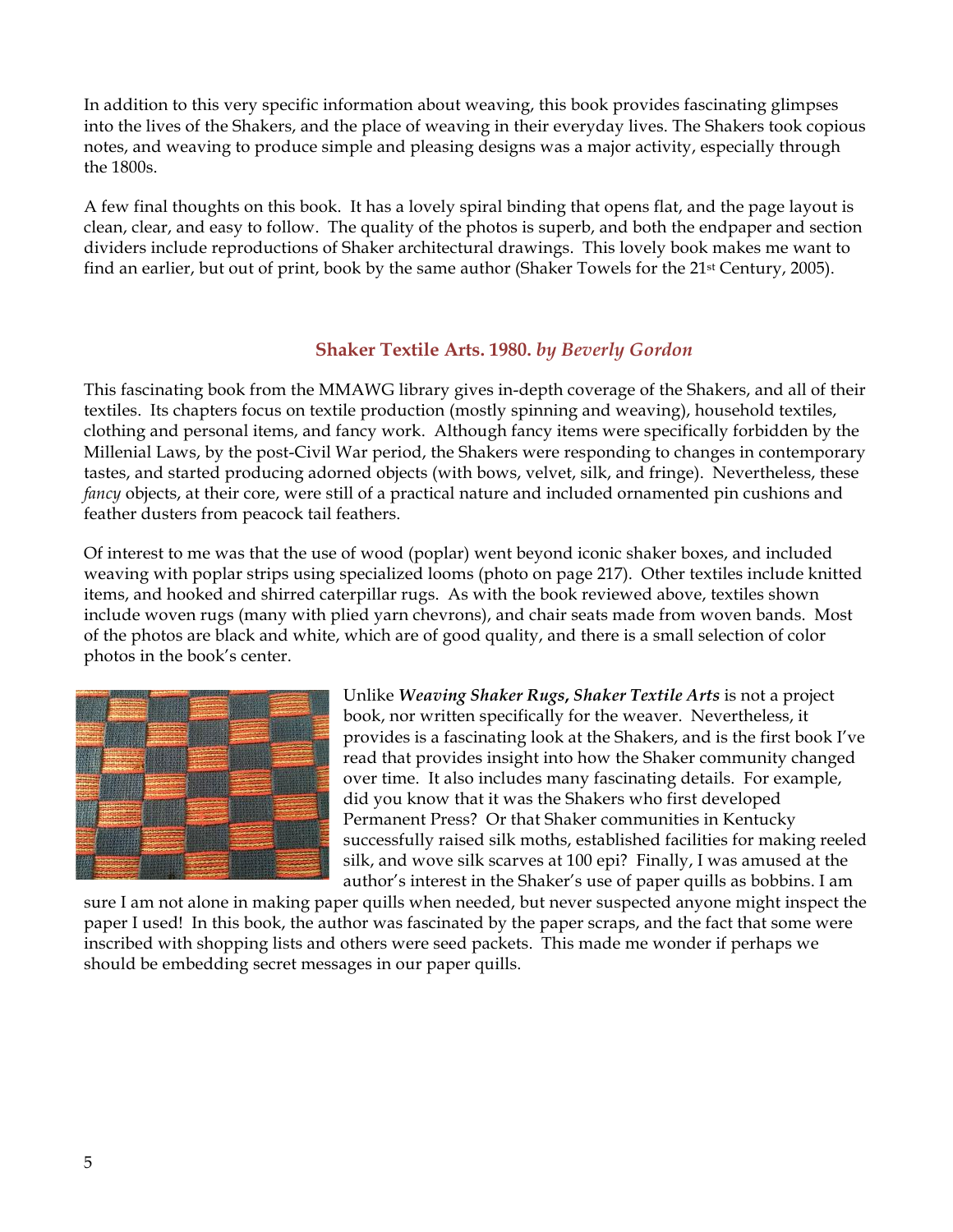## **March Meeting Summary: Behind the Scenes at the Utah Museum of Natural History**

It was the largest member turnout to a Guild meeting in a while. There were at least 30 of us, led by our tour guide, Kathy Kankainen, a weaver and former Guild member. The March Guild meeting was held at the Utah Museum of Natural History in Salt Lake City. Kathy has worked at the Museum since 1980, lately as the Ethnology Program Manager, now semi-retired. She helped plan the Native Voices Exhibit, worked on the Sandal Exhibit, "Treading the Past," and the Promontory Moccasins Exhibit, which is still being researched.

We first stopped to view the Canyon Wall Display above the main entrance. The Canyon Wall is visible

from both sides and includes three rugs pointed out by Kathy, one in a storm pattern, one in an intricate Teec Nos Pos pattern, and the third a pictorial of Navajo life.

We headed to the conservation room on the fourth floor, with a patterned twine basket under repair for exhibit. From there we went to the Native Voices area. This area is built on the ground; there is no building below as recommended by the Utah Tribes. It is built on their land, literally. Kathy explained that the ethnographic collection is due to generous donors, such as Tony



Taylor, an art instructor who traveled extensively in the West and collected pieces in his travels. The collection has doubled in size

from the time of the old building due to these donations. Kathy pointed out a few pieces in particular, including a twill woven saddle blanket. She explained that many of the pieces in the collection are new, made today. Not all items are old, as many visitors think.

We then went back up to the fourth floor to the storage area, where rugs and many items are kept in temperature controlled, archival storage. This storage facility is state of the art. Kathy had several woven rugs out for us to see, including examples of Grey Hills, raised outline from the Coalmine Mesa area near Tuba City, Teec Nos Pos Trading Post, a complicated design from the Four Corners area, and others. It was a very informative tour and I think that we all enjoyed it very much. Many thanks to Kathy for her time and to the board members, Juliette and Mimi, who arranged for it. *Maureen Wilson*

*(Left: Kathy Kankainen, tour guide)*

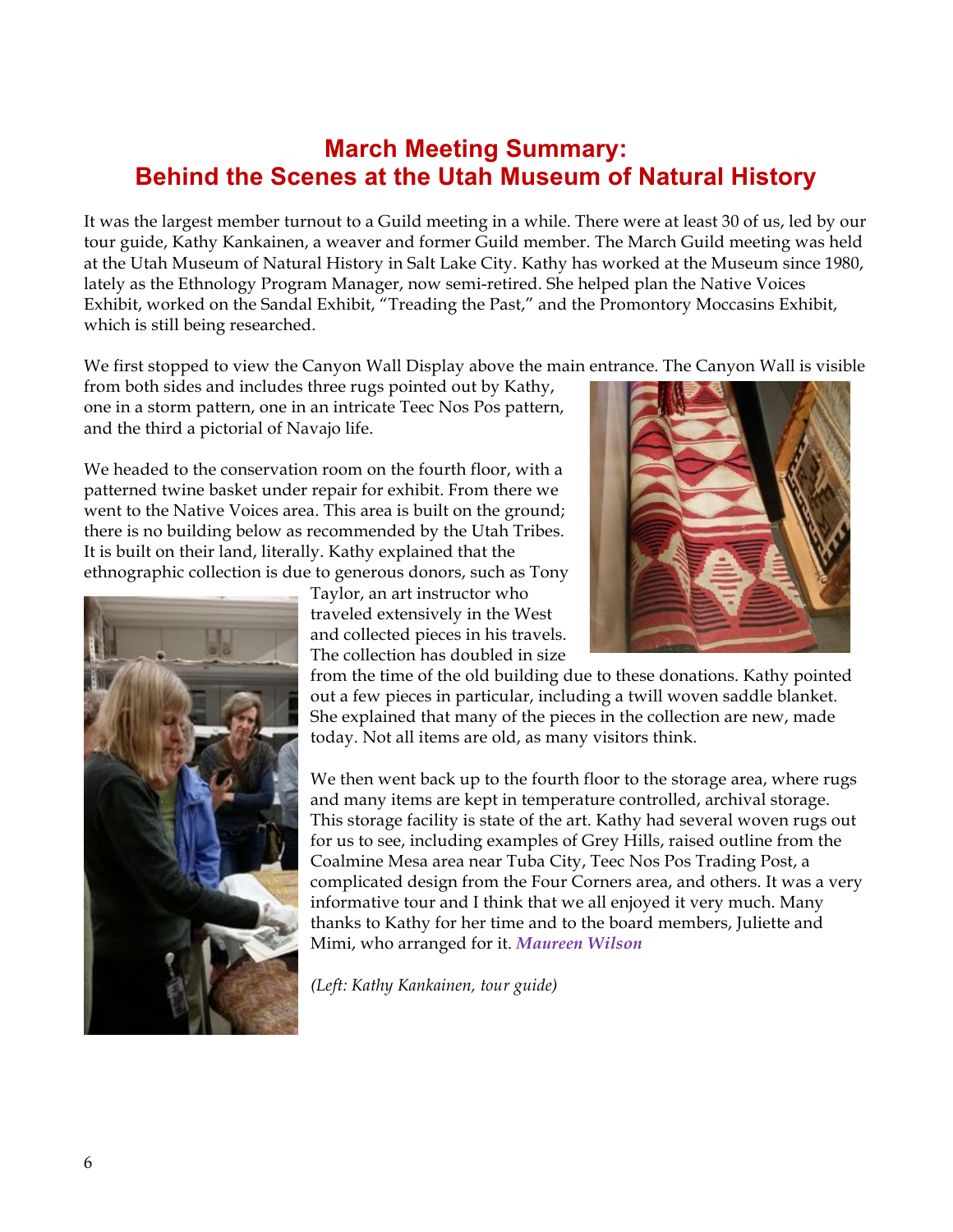# **Picture Collage from the March Museum Meeting**

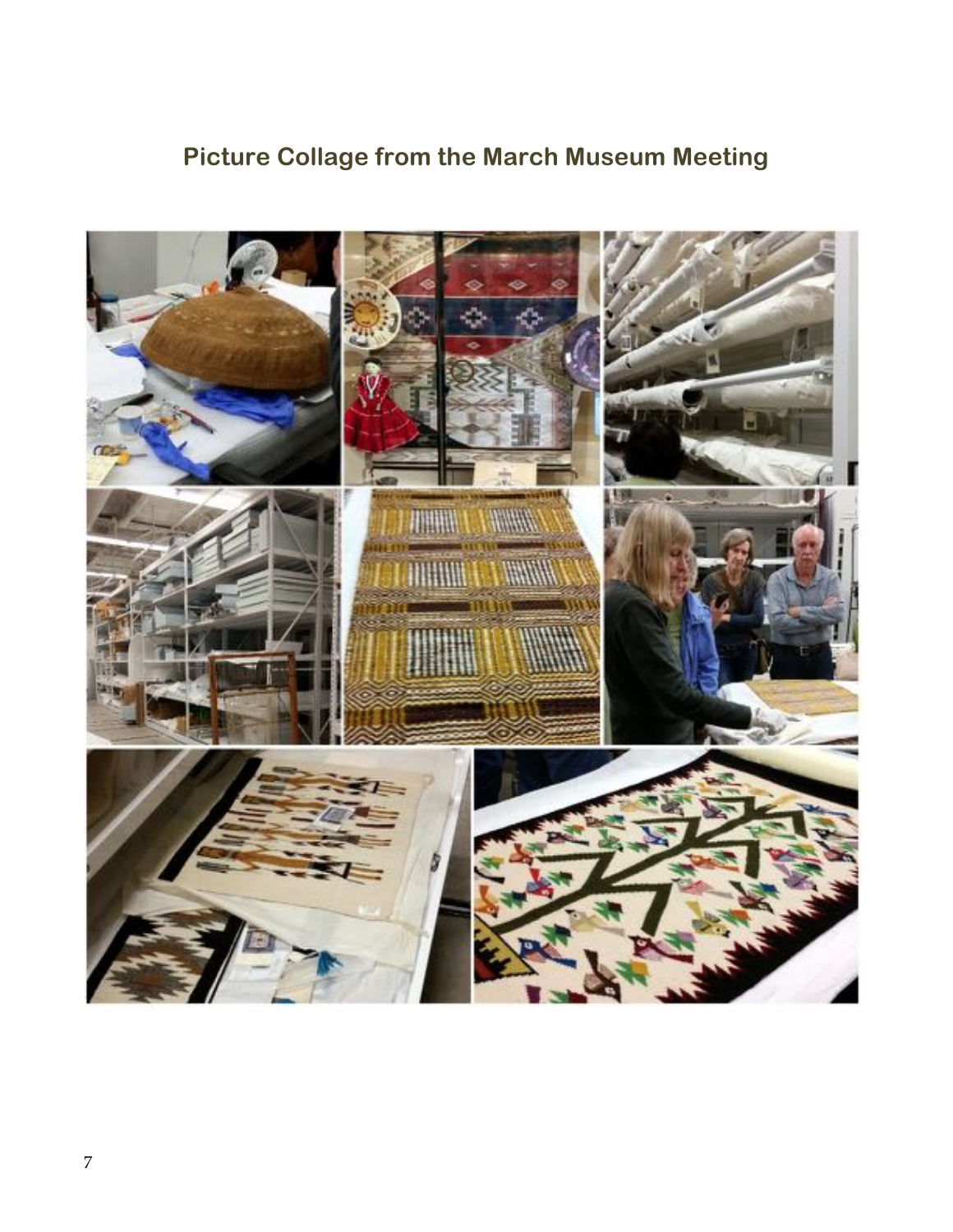# **Guild Sale in November!**

The big news is that the Board has voted to hold a Guild Holiday Sale! We have reserved the Unitarian church where we usually meet, so mark your calendars for **November 16th and 17th.** We will be setting up on Friday afternoon, and having a preview reception Friday evening and the sale will be all day, Saturday.

This is what we need from you.

- First, as you set up your looms, put on extra warp to weave items for the sale. Some of us weave a lot and will have many items, some weave few items a year. No matter, if everyone has just a couple of items for the sale, we will have plenty.
- Second, think about how you can help with the sale. We will need people to work on publicity, set up, reception and sales. If you would like to help, please contact me at 801-216-4722, fibernbeads@gmail.com.

I know that a sale in November seems like a long time away, but it will creep up on us. One way that I save on last-minute preparation is to tag things as I finish them. By law, we need to label clothing and household linens with fiber content and washing instructions. I write this on the back of a business card and pin it to each item. I also try to keep track of the cost of materials in my projects notebook so I can decide on prices somewhat intelligently. More to come. HAPPY weaving, *Catherine Marchant*

## **Intermountain Weavers Conference**

The next Intermountain Weavers Conference (IWC) will be held July 25–28, 2019 at Fort Lewis College in Durang, Colorado. To be notified of the latest information about the conference, become a member of IWC by going to intermountainweavers.org.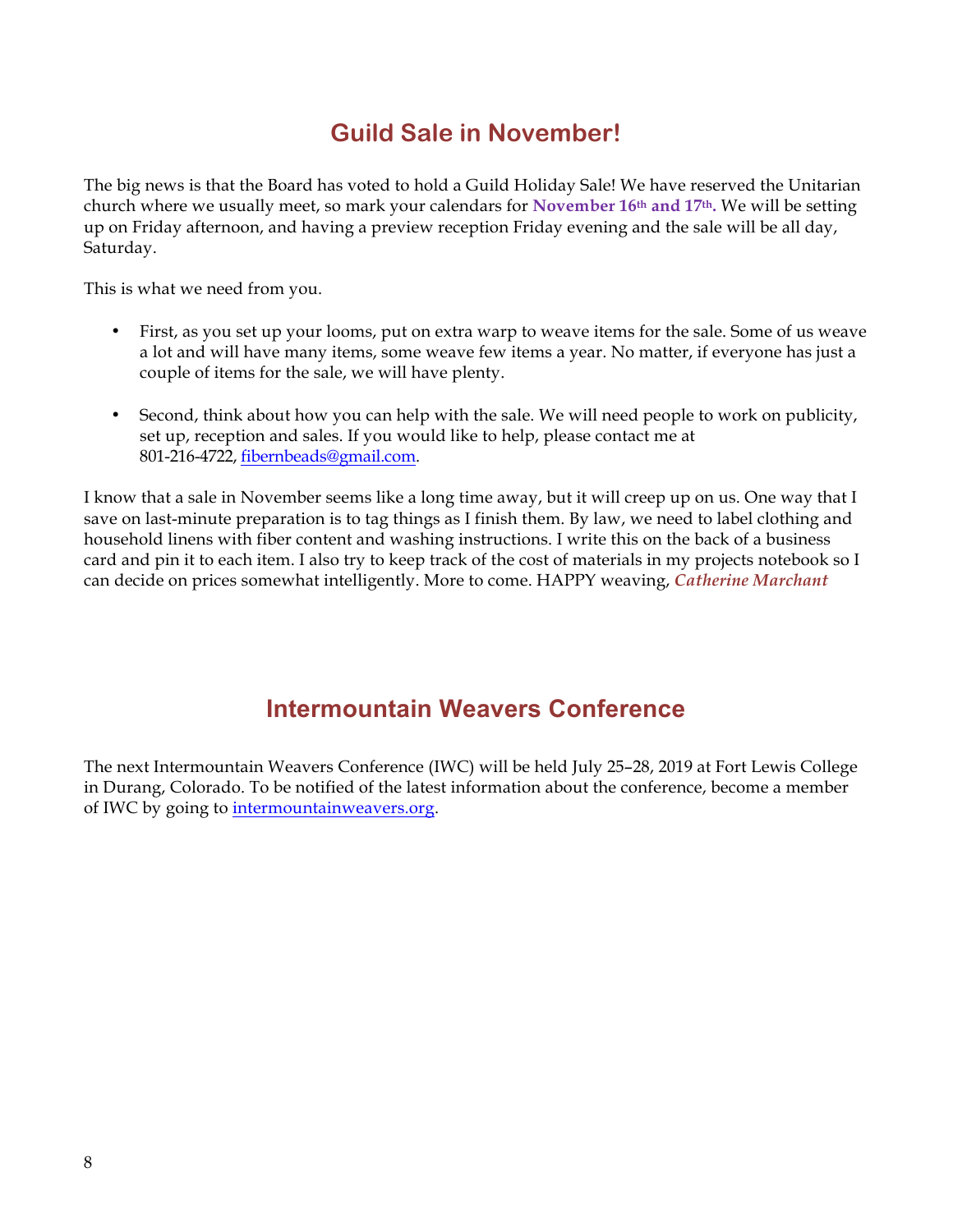## **The Shuttle-Craft Bulletin Study Group**



The next meeting of the Shuttle-Craft Study group is scheduled for **April 19, 2018.** The meeting location will be Maureen Wilson's house and the topic of discussion will be rugs, from the March 1926 and November 1939 issues. If you are interested in joining the discussion, let Maureen Wilson (maureenmwilson@yahoo.com) know.

The Shuttle-Craft Bulletin study group meets to discuss Mary Atwater's work as described in the Shuttle-Craft Bulletins. This is a very informal group—if you have not participated, try a meeting and see if you want to join. The meetings may start with a reading from Mary Meigs Atwater's biography.

The topics, Bulletins, and tentative schedule for the Guild year are listed below:

| Topic                       | <b>Bulletins</b>     | <b>Meeting Dates</b> |
|-----------------------------|----------------------|----------------------|
| Rugs                        | Mar 1926, Nov 1939   | April 19, 2018       |
| Curtains                    | April 1926, Mar 1937 | <b>June 2018</b>     |
| <b>Clothing/Coat Fabric</b> | June 1926, Aug 1927  | August 2018          |



*Rag rug by Ability Weavers from their Etsy site. Ability Weavers is a unique and fun work environment that includes adults with special needs. Employees with and without disabilities work together to create beautiful and functional home decor and gift items.*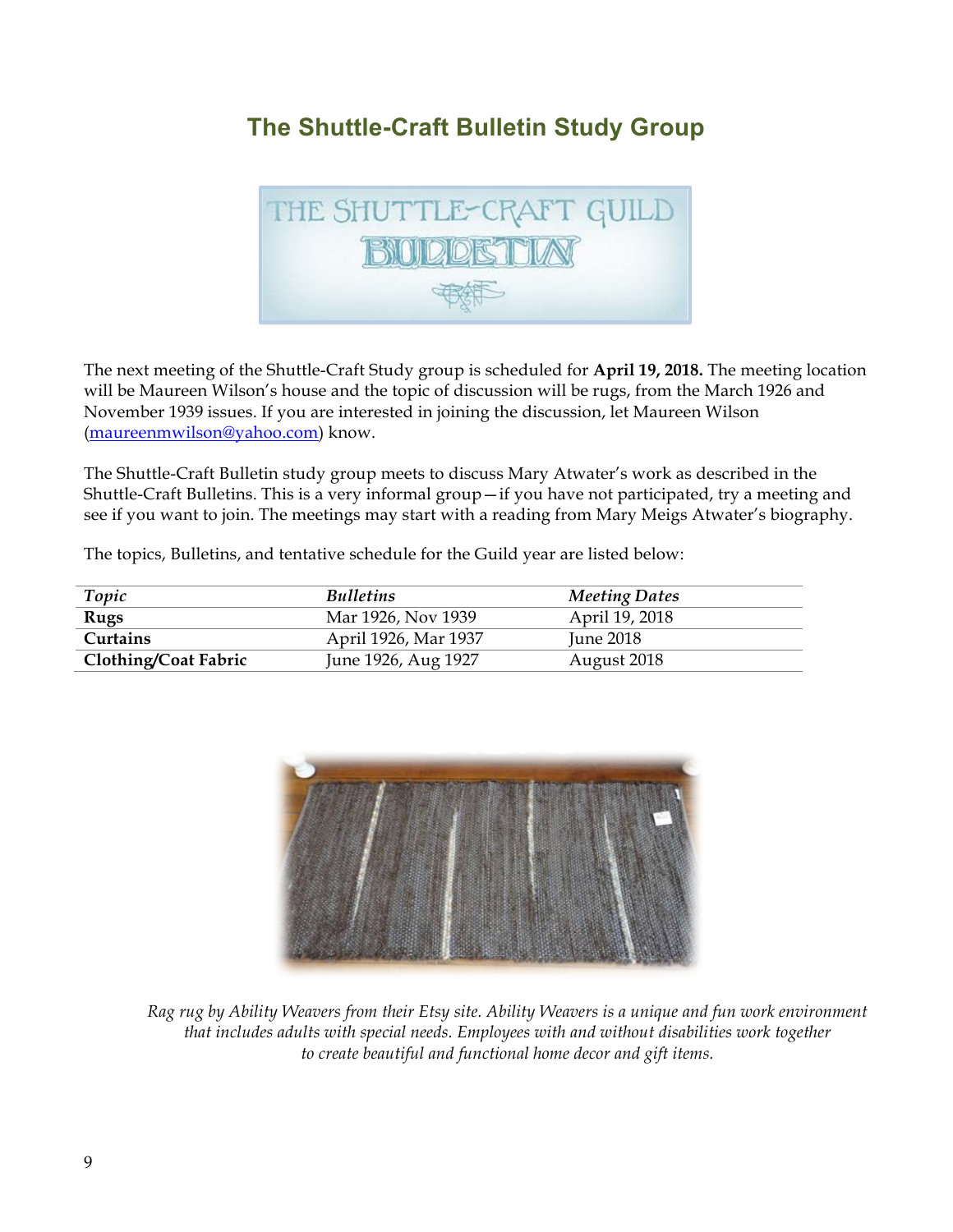## **Shuttle-Craft Bulletins: Weaving Pile Fabrics**

This article is about pile fabrics as described by Mary Atwater in her March and April 1930 Shuttle-Craft Bulletins. Pile weaves are ancient, probably originating in China, but she writes that velvets and pile carpets were made elsewhere at a very early date as well. Pile carpets are made on a plain weave foundation with the design tied in knot by knot, a laborious process.

Tufted weaving is done with a plain weave ground. Loops are picked up from the weft between the warp threads and stabilized on a knitting needle, then two to three more shots are woven as plain weave ground, beat firmly, then the knitting needle is withdrawn. Then the process is repeated. Finer work may be done with wires. Loops may be cut or left whole.

An example of loop weaving was published in 2009 by Syne Mitchell in her online publication *Weavezine,* found at this link: weavezine.com/content/pile-loop-washcloths.html—a spa cloth for exfoliating woven in aloo and hemp, woven on two shafts. A photo of her weaving from the link is shown here:

Mary also described a technique using two back beams, similar to a supplemental warp set-up. One beam is the pile beam and the other the

background warp. The pile beam break is made up of a system of weights, which keeps a gentle tension on the warp to allow the loops to be formed. This tensioning system was described by Katy





Meek when she taught weaving linen here a few years ago. Tien Chiu also describes this live weight system, at this link:

tienchiu.com/2009/05/live-weight-warptensioning-system/. The pile warp was six to eight times as long as the ground warp. In very fine velvet there may be as many as 60 rows of pile to the inch. Silk velvet was traditionally woven on a cotton ground, which could be beaten very firmly.

Weaving pile with two harnesses allows little design—striping is about the only option. The March Bulletin includes threadings for three and four harnesses, with the four-harness threading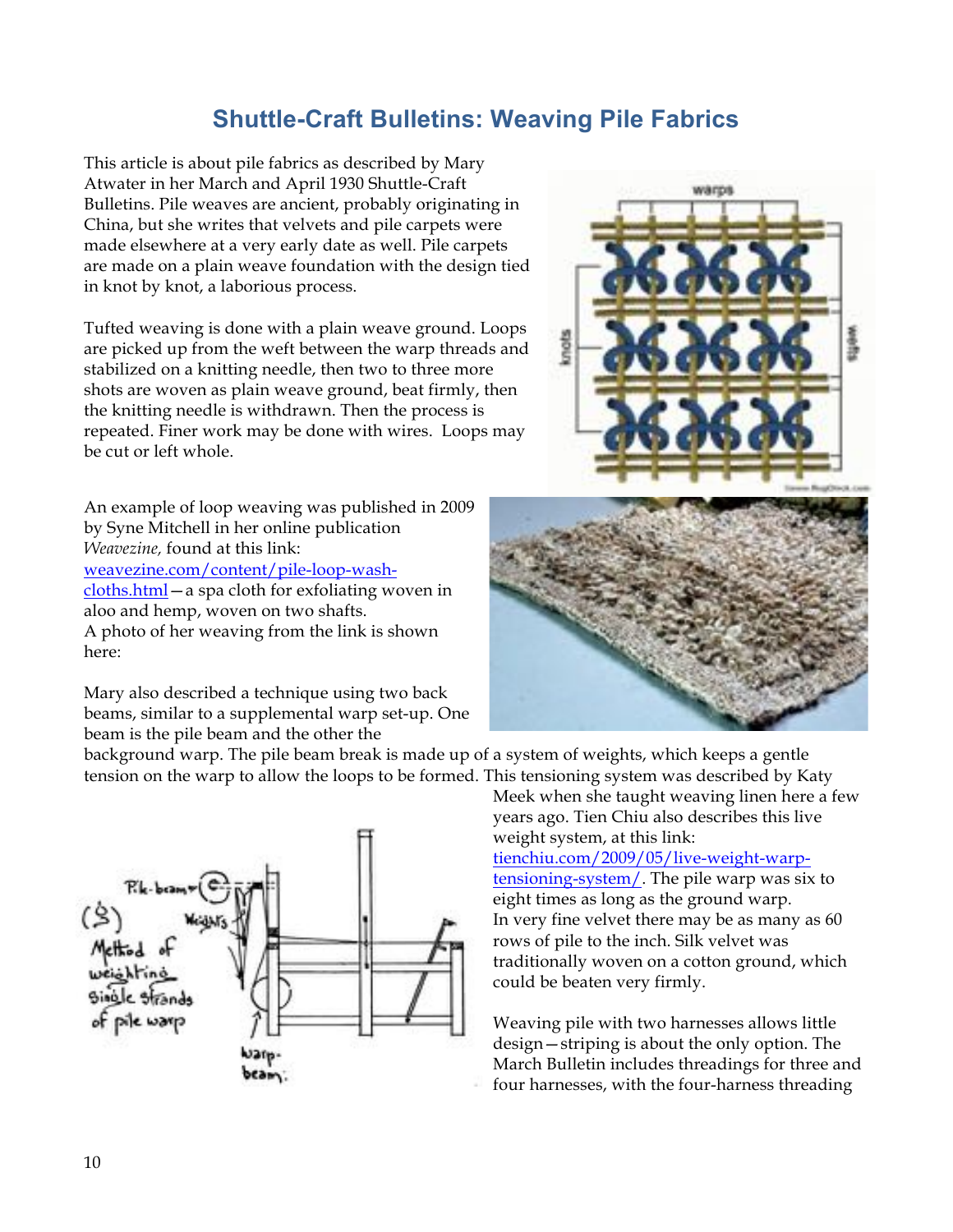allowing for a two-block pattern. An eight-harness threading provides for six blocks, but this would require six pile beams, one for each block of the pattern. Mary suggests that weighting each pile thread separately would give the most design freedom.

The April Bulletin continues the pile weaving discussion. In this issue, Mary included three designs for tufted weaving arranged for rugs, but they could be used in other applications as well. Detailed instructions for the three designs are given and they are to be woven in the weft loop method described above with some sort of rod to hold the loops in place.



Mary wrote that any graphed pattern, such as cross stitch may be woven in this manner. The Summer and Winter weave may be used on a four-or-moreharness loom with the design produced in loops or tufts over two pattern blocks. The Crackle weave may be used for tufting in a similar way, with some interesting effects. The pile may be cut or left in loops or it may be cut to different levels, with some blocks trimmed close and others left long. Here is a fun application of loop or pile weaving from the weaving loom blog: theweavingloom.com/fun-with-the-pile-weaveweaving-loops/. *Maureen Wilson*